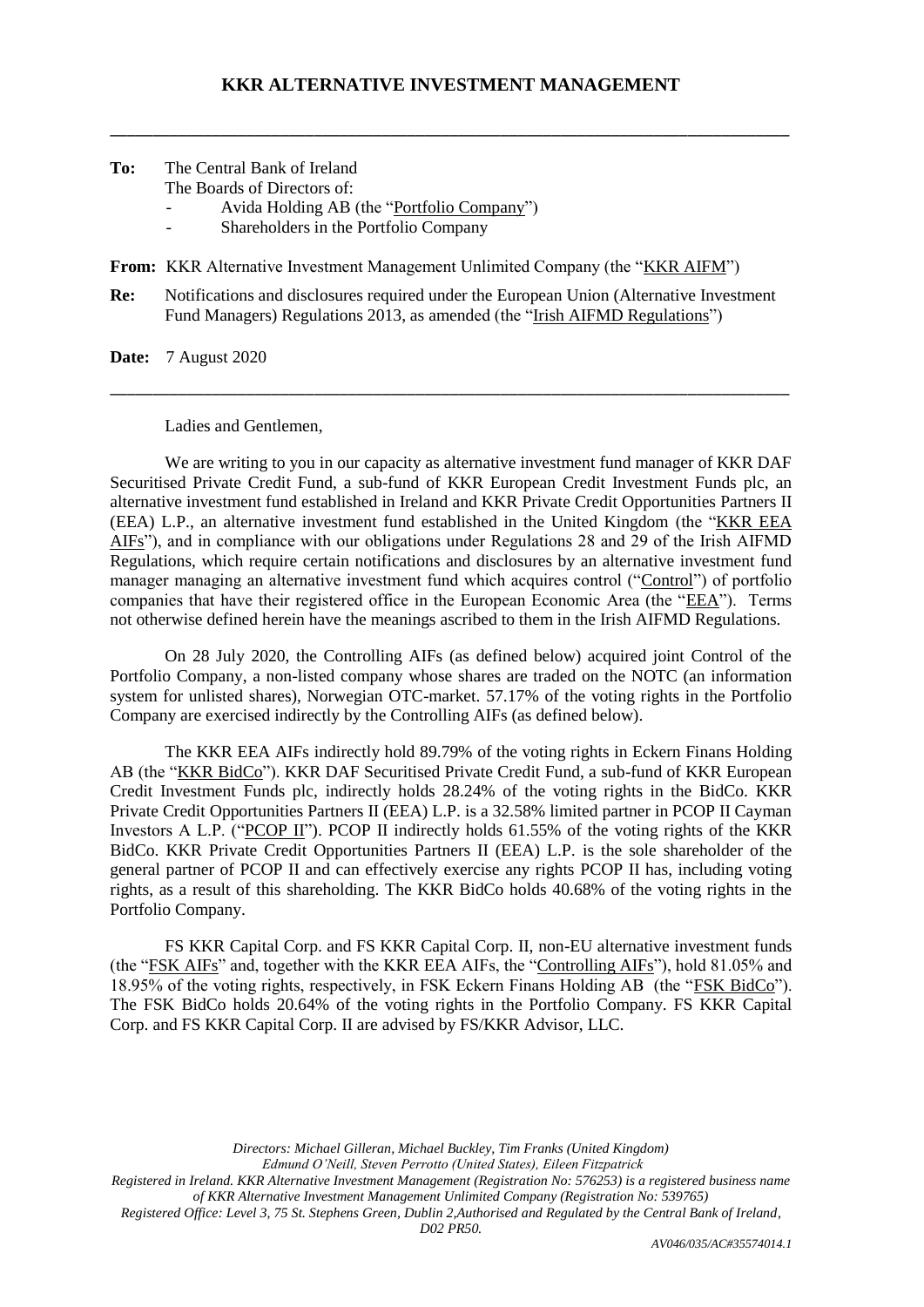Accordingly, for the purposes of the Irish AIFMD Regulations only, the KKR AIFM is deemed to have cooperated with FS/KKR Advisor, LLC in the acquisition of joint Control of the Portfolio Company.

Consequently, the KKR AIFM is required to notify and make available certain information to the Central Bank of Ireland, the Portfolio Company and shareholders of the Portfolio Company. The KKR AIFM's disclosure on conflicts of interest, external and internal communications and other matters relating to the Portfolio Company, as required under Regulation 29 of the Irish AIFMD Regulations, is set out in the Appendix to this letter.

In compliance with the Irish AIFMD Regulations, the KKR AIFM managing the KKR EEA AIFs respectfully requests the board of directors of the Portfolio Company to inform all employee representatives or, where there are no representatives, the employees themselves, without undue delay of the information provided in this letter and the Appendix.

Further, in compliance with Regulation 30 of the Irish AIFMD Regulations, the KKR AIFM respectfully requests the board of directors of the Portfolio Company to ensure that the annual report of the Portfolio Company is made available to all employee representatives or, where there are no representatives, the employees themselves, within the period such annual report has to be drawn up in accordance with the national applicable law. The annual report shall include a fair review of the development of the Portfolio Company's business representing the situation at the end of the period covered by the annual report. The report shall also give an indication of:

- (a) any important events that have occurred since the end of the financial year;
- (b) the Portfolio Company's likely future development; and
- (c) the information concerning acquisitions of own shares prescribed by Article 22(2) of Council Directive 77/91/EEC.

The relevance of this information to each of the aforementioned parties will necessarily vary. The statements made in this letter are accurate as of the date it is written. Except as required by law, the KKR AIFM expressly disclaims any obligation or undertaking to undertake any update or revisions to such statements or to take any other action to reflect any change in events, conditions or circumstances on which any such statements are based.

Please do not hesitate to contact us in case of any queries.

KKR AIFM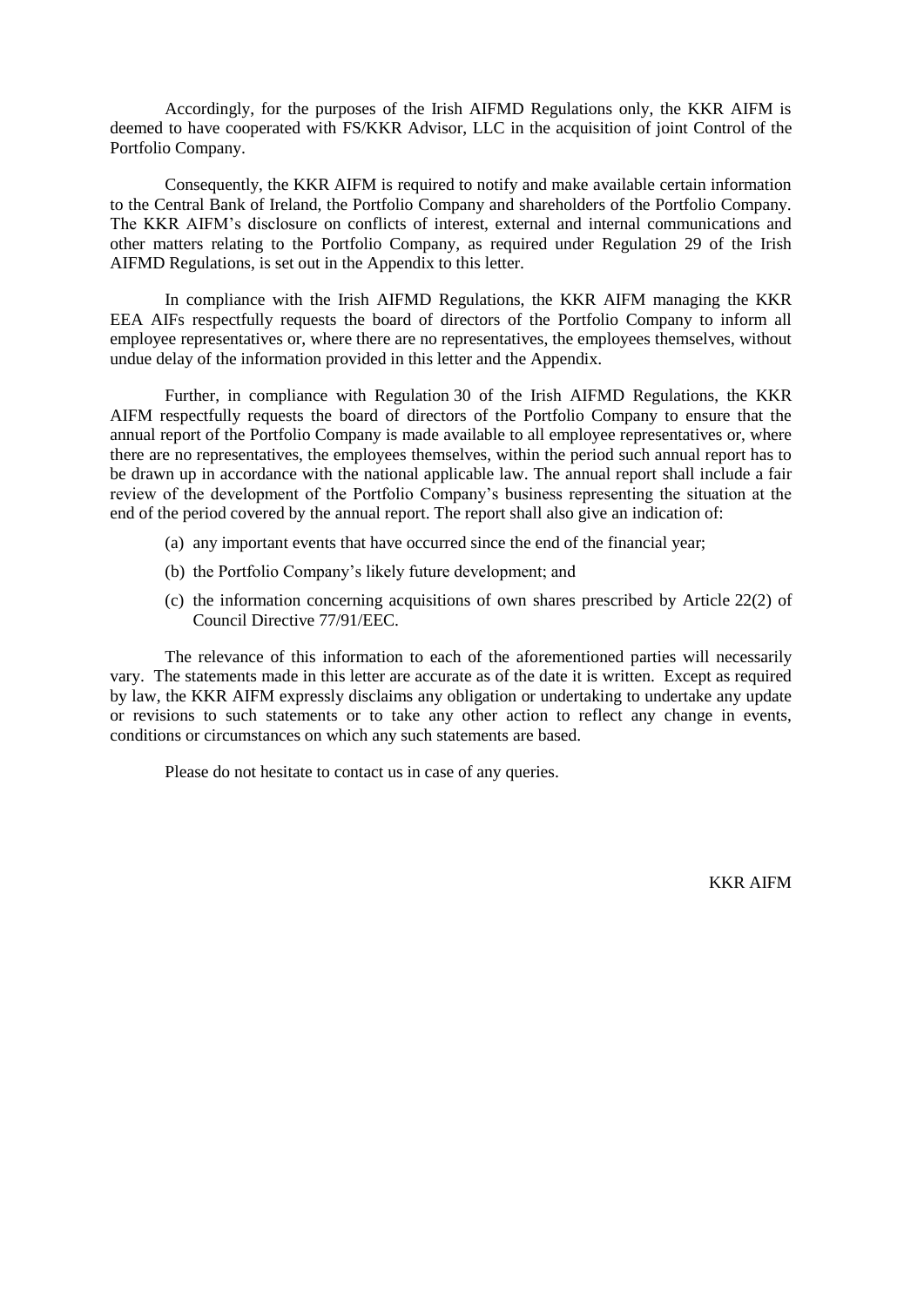# **APPENDIX**

## 1. **About KKR**

Kohlberg Kravis Roberts & Co. L.P. (together with its affiliates, "KKR") is a leading global investment firm. KKR aims to generate attractive investment returns by following a patient and disciplined investment approach, employing world-class people, and driving growth and value creation at the asset level. KKR invests its own capital alongside its partners' capital.

## 1.1 **Policy for preventing and managing conflicts of interest**

The KKR AIFM has adopted a conflicts of interest policy as required under the Irish AIFMD Regulations. The KKR AIFM's policy is to maintain and operate effective organisational and administrative arrangements with a view to taking all reasonable steps to prevent conflicts of interest from arising or giving rise to a material risk of damage to the interests of its clients. The KKR AIFM is required to segregate, within its own operating environment, tasks and responsibilities which may be regarded as incompatible with each other or which may potentially generate systematic conflicts of interest. The KKR AIFM also takes into account intra-group business activities and client duties in its conflicts of interest arrangements and governance framework.

# 1.2 **Conflicts of interest affecting the KKR AIFM, the KKR EEA AIF and the Portfolio Company**

The private placement memorandum for the KKR EEA AIF contains disclosure on actual, potential or apparent conflicts of interest that may affect the KKR AIFM, the KKR EEA AIF and portfolio companies. In addition, the Form ADV Part 2 maintained by KKR also contains further information regarding conflicts of interest relating to KKR that may be relevant to the KKR AIFM, the KKR EEA AIF, investment funds and accounts managed by the KKR AIFM or its affiliates ("Other KKR Investment Vehicles"), and portfolio companies. The private placement memorandum disclosures are available upon request from the KKR AIFM as well as further information on its policies and procedures for managing conflicts of interest. The Form ADV Part 2 is publicly available<sup>1</sup>. Further information, including KKR's public company filings with the United States Securities and Exchange Commission, can be found on www.kkr.com.

# 1.3 **Safeguards in relation to agreements between the KKR AIFM and/or the KKR EEA AIF and the Portfolio Company**

# (a) **Alignment of interests with portfolio companies**

KKR expects that in most cases involving the Portfolio Company, given that the KKR EEA AIF is a significant investor, the interests of the KKR AIFM and the KKR EEA AIF and the Portfolio Company should be aligned. However, this may not always be the case, particularly if the Portfolio Company were to encounter financial difficulty in the future. In such case and in line with the domestic laws of most EEA jurisdictions, the directors of the Portfolio Company may owe duties to creditors of the Portfolio Company rather than the shareholders, including the KKR EEA AIF.

## (b) **Directors' duties to portfolio companies and procedures relating to engagement of KKR and related persons**

From time to time, KKR personnel and other individuals with relationships with KKR (such as KKR Capstone) may serve on the board of directors of the Portfolio Company. Such

 $\overline{a}$ 

<sup>1</sup> Please see

http://www.adviserinfo.sec.gov/iapd/content/viewform/adv/Sections/iapd\_Adv2Brochures.aspx?ORG\_PK=144533&RGLTR\_PK=5000 0&STATE\_CD=&FLNG\_PK=05C54AB80008017700A986700513D98D056C8CC0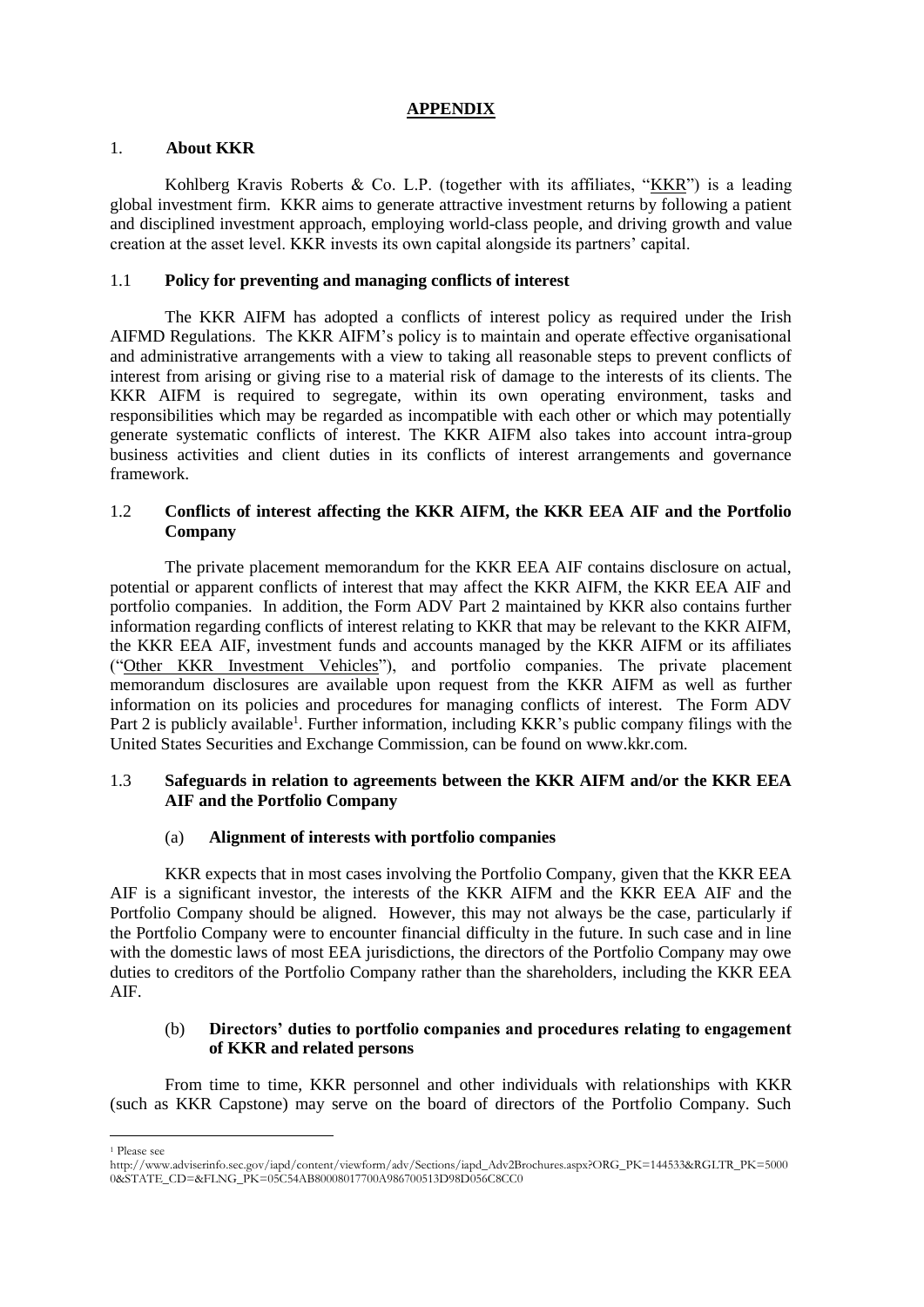individuals are aware of the potential for actual or perceived conflicts of interest to arise in relation to the engagement of related or other third parties. KKR's current conflicts of interest documentation and policy guidelines for KKR executives acting as directors of portfolio companies highlight the potential for conflicts of interest to arise and require them to comply with their fiduciary obligations to the Portfolio Company in accordance with applicable laws. In particular, the applicable requirements relating to conflicts of interest may prevent or restrict such individuals from attending, voting and/or speaking at meetings of the board of directors or equivalent body of the Portfolio Company where an agreement between the Portfolio Company and the KKR AIFM and/or the KKR EEA AIF is being considered.

KKR policies provide further general guidance to assist KKR executives in fulfilling their primary duties and fiduciary responsibilities owed to the Portfolio Company and identify certain tools available to the executives in managing conflicts that may arise. KKR would expect that engagements with KKR and/or KKR Capstone would also be subject to the safeguards provided for in the Portfolio Company's policies and procedures (including any required consents such as board approval).

#### (c) **Procedures for resolution of conflicts of interest affecting the KKR EEA AIF**

If any matter arises that the general partner of the KKR EEA AIF or the KKR AIFM determines in its good faith judgment constitutes an actual conflict of interest, the general partner or the KKR AIFM may take such actions as it determines in good faith may be necessary or appropriate to mitigate the conflict.

Conflicts of interest that arise between the KKR EEA AIF and the KKR EEA AIF's investors, on the one hand, and KKR and Other KKR Investment Vehicles, on the other hand, generally will be discussed and resolved on a case-by-case basis by senior management of KKR, including representatives of the general partner of the KKR EEA AIF and the KKR AIFM (or otherwise managed in accordance with internal policies and procedures reviewed by senior management). Any such discussions and policies will take into consideration the interests of the relevant parties and the circumstances giving rise to the conflict. To implement best practice in the application and monitoring of conflict resolution, KKR has created a Global Conflicts Committee. KKR's Global Conflicts Committee is responsible for analysing and addressing new or potential conflicts of interest that may arise in KKR's business, including conflicts relating to specific transactions and circumstances as well as those implicit in the overall activities of KKR and its various businesses. This committee is overseen by KKR's General Counsel.

## 2. **Policy for external and internal communication relating to the Portfolio Company in particular as regards employees**

The KKR AIFM will adhere to requirements under applicable law with regard to external and internal communications. In particular, the KKR AIFM will adhere to the requirements of Regulation (EU) 596/2014 of the European Parliament and of the Council on market abuse and national transposing legislation relating to the use and disclosure of price sensitive information. KKR has adopted information-sharing policies and procedures which address both (i) the handling of confidential information (including information relating to portfolio companies) and (ii) the information barriers that exist between the public and private sides of KKR.

Communications relating to employees of the Portfolio Company will be made through the appropriate channels such as through the management and/or Human Resources function of the Portfolio Company, directly to employees or through the appropriate employee representatives.